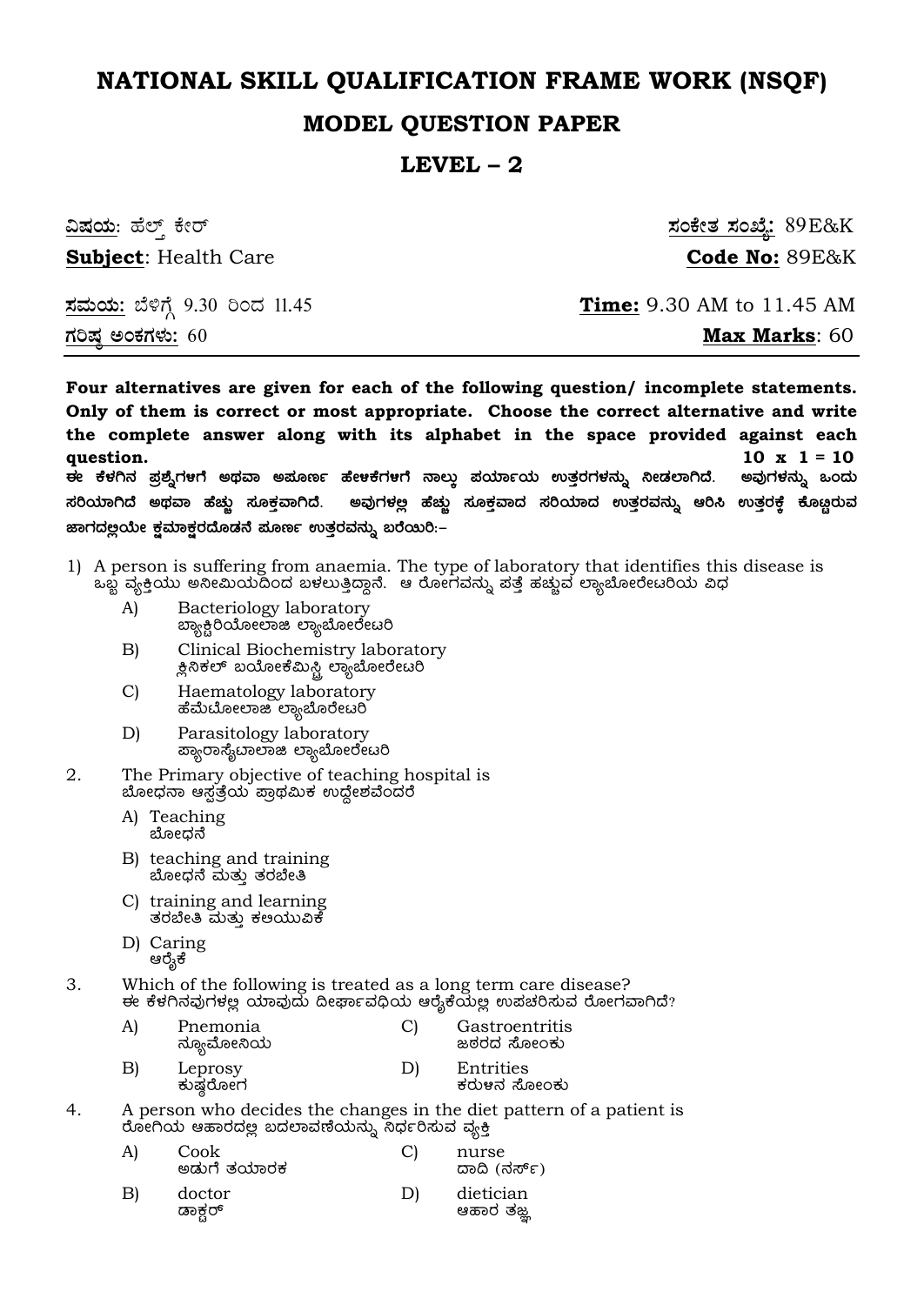| 5.  |                                              | ಆರೋಗ್ಯವಂತ ವಯಸ್ಥ ಮನುಷ್ಯನಲ್ಲನ ದೇಹದ ತಾಪ ಮತ್ತು ರಕ್ತದ ಒತ್ತಡವು ಕ್ರಮವಾಗಿ                                                                      |                     |            |                              |                            |  | Body temperature and blood pressure in a healthy adult person respectively are                                                                                                           |
|-----|----------------------------------------------|----------------------------------------------------------------------------------------------------------------------------------------|---------------------|------------|------------------------------|----------------------------|--|------------------------------------------------------------------------------------------------------------------------------------------------------------------------------------------|
|     | A)                                           | 98.6F <sup>o</sup><br>98.6F <sup>o</sup>                                                                                               | and<br>ಮತ್ತು        |            | $120/80$ Hg<br>$120/80$ Hg   |                            |  |                                                                                                                                                                                          |
|     | B)                                           | 99.6F <sup>o</sup><br>99.6F <sub>o</sub>                                                                                               | and<br>ಮತ್ತು        |            | 140/80 Hg<br>$140/80$ Hg     |                            |  |                                                                                                                                                                                          |
|     | $\mathcal{C}$                                | 98.6F <sup>o</sup><br>98.6F <sup>o</sup>                                                                                               | and<br>ಮತ್ತು        |            | $120/100$ Hg<br>$120/100$ Hg |                            |  |                                                                                                                                                                                          |
|     | D)                                           | 99F <sub>°</sub><br>99F <sup>o</sup>                                                                                                   | and<br>ಮತ್ತು        |            | $125/95$ Hg<br>125/95 Hg     |                            |  |                                                                                                                                                                                          |
| 6.  |                                              | AIDS is caused by this Virus<br>ಏಡ್ಸ್'ನ್ನು ಉಂಟು ಮಾಡುವ ವೈರಸ್                                                                            |                     |            |                              |                            |  |                                                                                                                                                                                          |
|     | A)                                           | H.S.V<br>ಹೆಚ್.ಎಸ್.ವಿ                                                                                                                   |                     |            | $\mathcal{C}$                | H.I.V.<br>ಹೆಚ್.ಐ.ವಿ.       |  |                                                                                                                                                                                          |
|     | B)                                           | H.B.V.<br>ಹೆಚ್.ಙ.ವಿ.                                                                                                                   |                     |            | D)                           | H.P.V.<br>ಹೆಚ್.ಪಿ.ವಿ.      |  |                                                                                                                                                                                          |
| 7.  |                                              | The total number of bones present in a adult human body is<br>ಒಬ್ಬ ವಯಸ್ಥ ಮನುಷ್ಯನ ದೇಹದಲ್ಲ ಕಂಡುಬರುವ ಒಟ್ಟು ಮೂಳೆಗಳ ಸಂಖ್ಯೆ:                 |                     |            |                              |                            |  |                                                                                                                                                                                          |
|     | A)<br>B)                                     | 108<br>306                                                                                                                             | $\mathcal{C}$<br>D) | 106<br>206 |                              |                            |  |                                                                                                                                                                                          |
| 8.  |                                              | During inhalation diaphragm moves.<br>ಉಚ್ಛ್ವಾಸ ಕ್ರಿಯೆಯ ಸಂದರ್ಭದಲ್ಲ ವಪೆಯ ಚಲನೆಯು                                                          |                     |            |                              |                            |  |                                                                                                                                                                                          |
|     | A)                                           | downward<br>ಕೆಳಮುಖವಾಗಿರುತ್ತದೆ                                                                                                          |                     |            | $\mathcal{C}$                |                            |  | upward and downward<br>ಮೇಲೆ ಮತ್ತು ಕೆಳಮುಖವಾಗಿರುತ್ತದೆ                                                                                                                                      |
|     | B)                                           | upward<br>ಮೇಲ್ಶುಖವಾಗಿರುತ್ತದೆ                                                                                                           |                     |            | D)                           | Nowhere<br>ಇರುವುದಿಲ್ಲ      |  |                                                                                                                                                                                          |
| 9.  | ಭಾಗ.                                         | to another is                                                                                                                          |                     |            |                              |                            |  | The part of the body that receives stimuli and send impulses from one part of the body<br>ಪ್ರಚೋದನೆಯನ್ನು ಸ್ವೀಕರಿಸುವುದು ಮತ್ತು ಪ್ರತಿಕ್ರಿಯೆಗಳನ್ನು ದೇಹದ ಒಂದು ಭಾಗದಿಂದ ಮತ್ತೊಂದು ಭಾಗಕ್ಕೆ ಸಾಗಿಸುವ |
|     | A)                                           | gland<br>ரிஷி                                                                                                                          |                     |            | $\mathcal{C}$                | nephron<br>ನೆಫ್ರಾನ್        |  |                                                                                                                                                                                          |
|     | B)                                           | neuron<br>ನ್ಯೂರಾನ್                                                                                                                     |                     |            | D)                           | capillaries<br>ರಕ್ತ ಲೋಮನಾಳ |  |                                                                                                                                                                                          |
| 10. |                                              | Expansion of E R S is<br>ಇ.ಆರ್.ಎಸ್. (ಇ ಖ ಖ) ನ ವಿಸ್ತೃತ ರೂಪ                                                                              |                     |            |                              |                            |  |                                                                                                                                                                                          |
|     | A)                                           | <b>Emergency Reaching Service</b><br>ತುರ್ತು ಪರಿಸ್ಥಿತಿ ತಲುಪುವ ಸೇವೆ                                                                      |                     |            |                              | C)                         |  | Emergency Response Service<br>ತುರ್ತು ಪರಿಸ್ಥಿತಿಯ ಪ್ರತಿಕ್ರಿಯೆ ಸೇವೆ                                                                                                                         |
|     | $\vert B \vert$                              | <b>Emergency Road Service</b><br>ತುರ್ತು ಪರಿಸ್ಥಿತಿ ರಸ್ತೆ ಸೇವೆ                                                                           |                     |            |                              | D)                         |  | <b>Emergency Recording Situation</b><br>ತುರ್ತು ಪರಿಸ್ಥಿತಿ ದಾಖಅಸುವ ಸಾಂಧರ್ಭಿಕತೆ                                                                                                             |
|     |                                              | Fill in the blanks with suitable answer.<br>ಸೂಕ್ತವಾದ ಉತ್ತರದಿಂದ ಜಿಟ್ಟರುವ ಸ್ಥಳವನ್ನು ಭರ್ತಿಮಾಡಿ:–                                          |                     |            |                              |                            |  | $4x1=4$                                                                                                                                                                                  |
| 11. |                                              | The number of beds in the district level hospital is ____________________________<br>ಜಿಲ್ಲಾ ಆಸ್ಪತ್ರೆಯಲ್ಲನ ಹಾಸಿಗೆಗಳ ಸಂಖ್ಯೆ: ___________ |                     |            |                              |                            |  |                                                                                                                                                                                          |
| 12. | ಪ್ರೋೞನ್ ಕೊರತೆಯಂದ ಬರುವ ರೋಗ___________________ |                                                                                                                                        |                     |            |                              |                            |  |                                                                                                                                                                                          |
| 13. |                                              | ಶ್ವಾಸಕೋಶಗಳ ಉರಿಯೂತದಿಂದ ಉಂಬಾಗುವ ರೋಗದ ಹೆಸರು __________                                                                                    |                     |            |                              |                            |  | Name of the disease caused by the inflammation of the lungs is _________________                                                                                                         |
| 14. |                                              |                                                                                                                                        |                     |            |                              |                            |  |                                                                                                                                                                                          |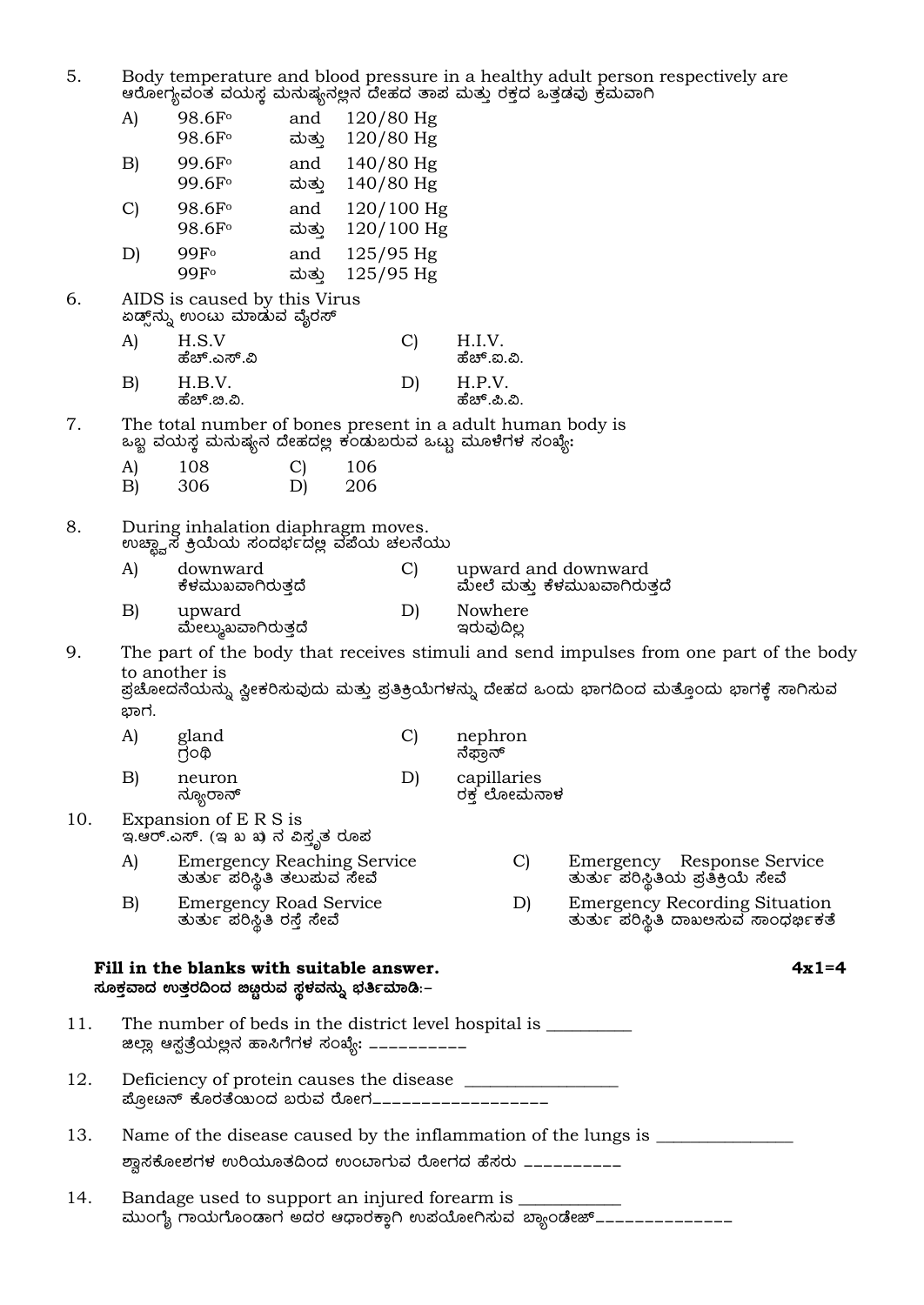**15. Match the types of Vitamins listed in Column-'A' with the deficiency disease/disorder listed in Column-'B'. Write the complete answer in the space provided. 4x1=4** 

|                 |  |  |  | ${\bf A}$ ಪಣ್ಣಯಲ್ಲ ನೀಡಲಾಗಿರುವ ವಿಟಮಿನ್ ಗಳನ್ನು $\bf B$ ಪಣ್ಣಯಲ್ಲ ನೀಡಲಾಗಿರುವ ನ್ಯೂನತಾ ಕಾಯಿಲೆಗಳೊಂದಿಗೆ ಸರಿಯಾಗಿ |  |
|-----------------|--|--|--|---------------------------------------------------------------------------------------------------------|--|
| ಹೊಂದಿಸಿ ಬರೆಯಿರಿ |  |  |  |                                                                                                         |  |

v) rickets ರಿಕೆಟ್ಸ್ vi) pellagra

|    | Column-'A'                |           | Column-'B'            |
|----|---------------------------|-----------|-----------------------|
| A) | Vitamin A<br>ವಿೞಮಿನ್ 'ಎ'  | 1)        | Scurvy<br>ಸ್ತರ್ವಿ     |
| B) | Vitamin B<br>ವಿಟಮಿನ್ 'ಙ'  | $\rm ii)$ | anaemia<br>ಅನಿಮಿಯಾ    |
| C) | Vitamin C<br>ವಿಟಮಿನ್ 'ಸಿ' | 111)      | beriberi<br>ಬೆರಿಬೆರಿ  |
| D١ | Vitamin D<br>ವಿೞಮಿನ್ 'ಎ'  | iv)       | dermatitis<br>ಚರ್ಮರೋಗ |

ಪೆಲಾಗ vii) Night blindness ರಾತ್ರಿ ಕುರುಡುತನ

### **Answer the following questions: 6 x 1= 6 ಕ**e ಪ್ರಶೆಗಳಗೆ ಉತ್ತರಿಸಿ:–

- 16. What is specialized hospital ? ವಿಶೇಷತೆಯ ಆಸ್ಪತ್ರೆ ಎಂದರೇನು ?
- 17. What are the factors affecting nutritional status ? ಹೋಷಣೆಯ ಮೇಲೆ ಪ್ರಭಾವ ಜೀರುವ ಅಂಶಗಳು ಯಾವುವು ?
- 18. Give reason : A person's dietary pattern is usually slow to change. ಕಾರಣ ಕೊಡಿ : ವ್ಯಕ್ತಿಗಳ ಆಹಾರ ಕ್ರಮ (ಪಥ್ಯಾನ್ನ) ಪದ್ಧತಿಯು ಸಾಮಾನ್ಯವಾಗಿ ನಿಧಾನವಾಗಿ ಬದಲಾವಣೆಯಾಗುತ್ತದೆ.
- 19. Name the Bacteria that causes cholerae ಕಾಲರಾ ರೋಗವನ್ನು ಉಂಟು ಮಾಡುವ ಬ್ಯಾಕ್ಟೀರಿಯಾವನ್ನು ಹೆಸರಿಸಿ
- 20. Fungi are called prokaryotes ? Why ? ಫಂಗೈಯನ್ನು ಪ್ರೋಕ್ಯಾರಿಯೋಟಗಳು ಎಂದು ಕರೆಯುವರು, ಏಕೆ ?
- 21. Nutritionally polysaccharides are more favoured for human. Why ? ಮಾನವನಿಗೆ ಬಹುಶರ್ಕರಿಗಳು ಮೋಷಣೆಯ ಪರವಾಗಿವೆ ಎಂದು ಕರೆಯುತ್ತಾರೆ, ಏಕೆ ?

#### **Answer the following questions: 6 x 2 = 12 ಕ**e ಪ್ರಶೆಗಳಗೆ ಉತ್ತರಿಸಿ:–

22. What are the functions of GDA (General duty Assistant) in preventing the diseases ? ರೋಗಗಳನ್ನು ನಿಯಂತ್ರಿಸುವಲ್ಲ ಸಾಮಾನ್ಯ ಕರ್ತವ್ಯ ಸಹಾಯಕರ (GDA) ಕಾರ್ಯಗಳೇನು ?

 $OR / @$ ಥವಾ

Write the scopes of out patient department (OPD) ಹೊರರೋಗಿ ವಿಭಾಗಕ್ಕೆ ಇರುವ ಪ್ರಾಧಾನ್ಯತೆಗಳನ್ನು ಬರೆಯಿರಿ.

- 23. Write the differences between soft diet and liquid diet ಮೃದು ಆಹಾರ ಕ್ರಮ ಮತ್ತು ದ್ರವ ಆಹಾರ ಕ್ರಮಗಳಗಿರುವ ವ್ಯತ್ಯಾಸಗಳನ್ನು ಬರೆಯಿರಿ.
- 24. Mention the symptoms of small pox. ಸಿಡುಬು ರೋಗದ ಲಕ್ಷಣಗಳನ್ನು ತಿಳಸಿ.
- 25. Write the objectives of first Aid. ್ಪಪಥಮ ಚಿಕಿತ್ಸೆಯ ಉದ್ದೇಶಗಳನ್ನು ಬರೆಯಿರಿ.